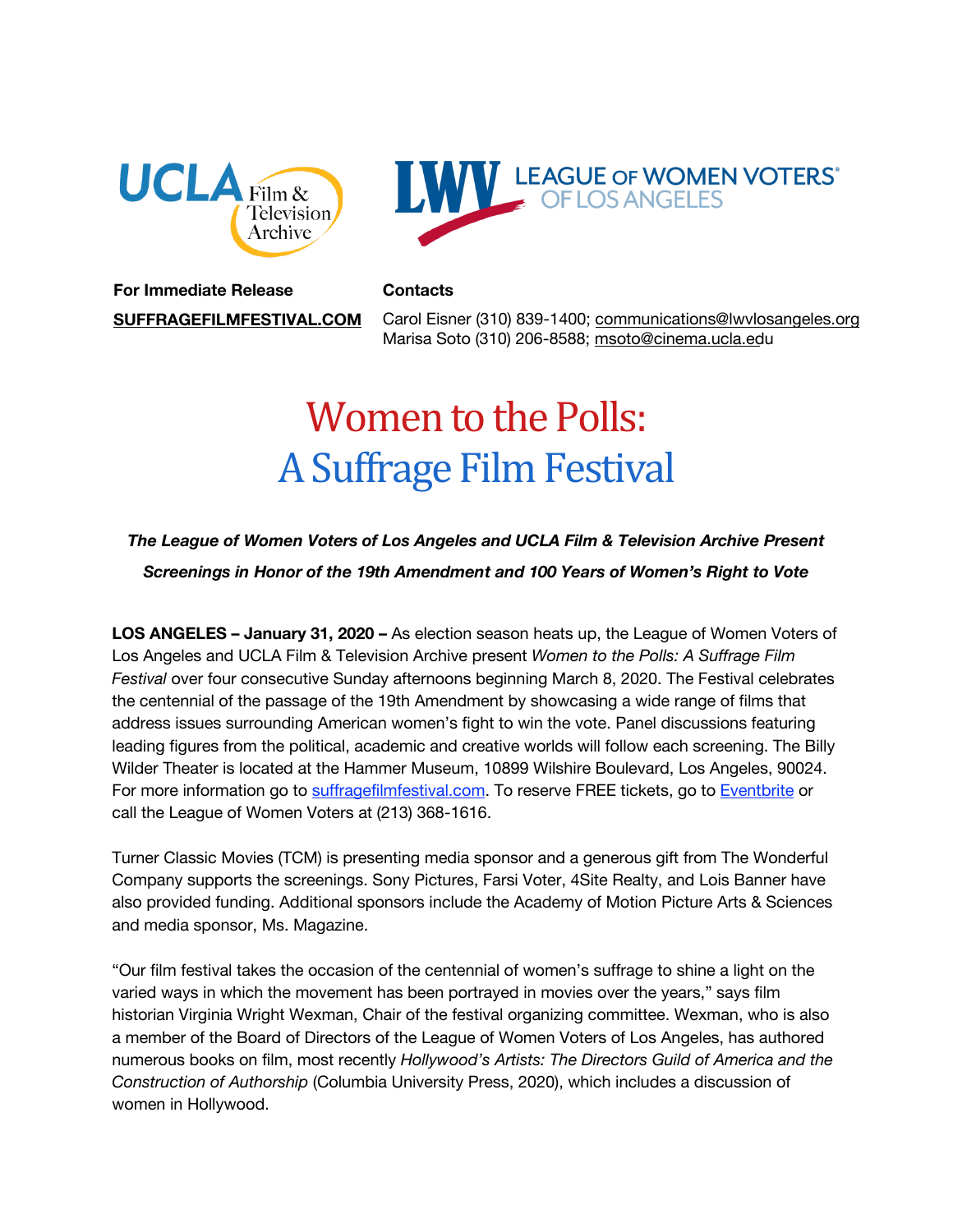The fight to secure voting rights for American women has a long and complicated history. At various times divisive issues concerning sexism, racism and political expediency came to the fore. Causes like birth control, temperance and dress reform were alternately embraced and set aside. Congress finally ratified the 19th Amendment in 1920; in that year, the League of Women Voters was born.

The Festival's theme reminds us of what we owe to the courageous women who fought for the vote. "If you are a woman who wears pants, votes at election time, or signs a contract to rent an apartment or to get a credit card, then you owe a debt to those who fought so long and hard for your rights," says Renée Chanon, past president of the League of Women Voters of Los Angeles and member of the festival organizing committee.

Hollywood's depictions of suffrage have a history of their own. For example, the Festival's opening film, Alice Guy Blaché's *Making an American Citizen*, released in 1912, contrasts old-world concepts of gender hierarchy with America's ideal of equality for all. During the same period, short documentaries of suffragist marches and other such events shared movie screens with comedies like *Her First Flame* (to be screened on March 29), which ridiculed the way in which women's new political power could recast men as sculleries and nursemaids. In later years, Hollywood continued to make movies about women's new political power, though such films often ignored racial issues and buried politics beneath sentimental love plots. *The Shocking Miss Pilgrim* (March 8) and *The Bostonians* (March 15) exemplify this tradition. More recent documentaries such as *Inez Milholland: Forward into Light* and *Not for Ourselves Alone: Failure is Impossible* (both screening on March 22), fill in many details about the long and arduous journey to achieve universal suffrage.

At a time when voter suppression still exists in many parts of the country, the fight for universal suffrage is far from over, as is shown in the Festival's final film *Capturing the Flag* (March 29).

FILM SCREENING SCHEDULE -- Additional film descriptions and panelists can be found at <https://www.cinema.ucla.edu/events/2020/women-to-the-polls>

**[Billy Wilder Theater](https://www.cinema.ucla.edu/billy-wilder-theater) doors open 30 minutes prior to program start time. Tickets are free but** reservations are highly recommended.

[SUNDAY, MARCH 8, 2020, 1-4 p.m.: Women's Rights and American Citizenship](https://www.cinema.ucla.edu/events/2020/03/08/shocking-miss-pilgrim) *Making an American Citizen* (1912). Director: Alice Guy Blaché. *The Shocking Miss Pilgrim* (1947). Director/screenwriter: George Seaton Cast: Betty Grable, Dick Haymes, Anne Revere.

[SUNDAY, MARCH 15, 2020 1-4 p.m.: Winning the Vote: Momentum and Division](https://www.cinema.ucla.edu/events/2020/03/15/bostonians) *The Bostonians* (1984). Director: James Ivory. Screenwriter: Ruth Prawer Jhabvala, from the novel by Henry James. Cast: Christopher Reeve, Vanessa Redgrave, Jessica Tandy

[SUNDAY, MARCH 22, 2020 1-4 p.m.: Suffrage](https://www.cinema.ucla.edu/events/2020/03/22/not-for-ourselves)

*Inez Milholland: Forward into Light* (2016). Director/screenwriter: Martha Wheelock.